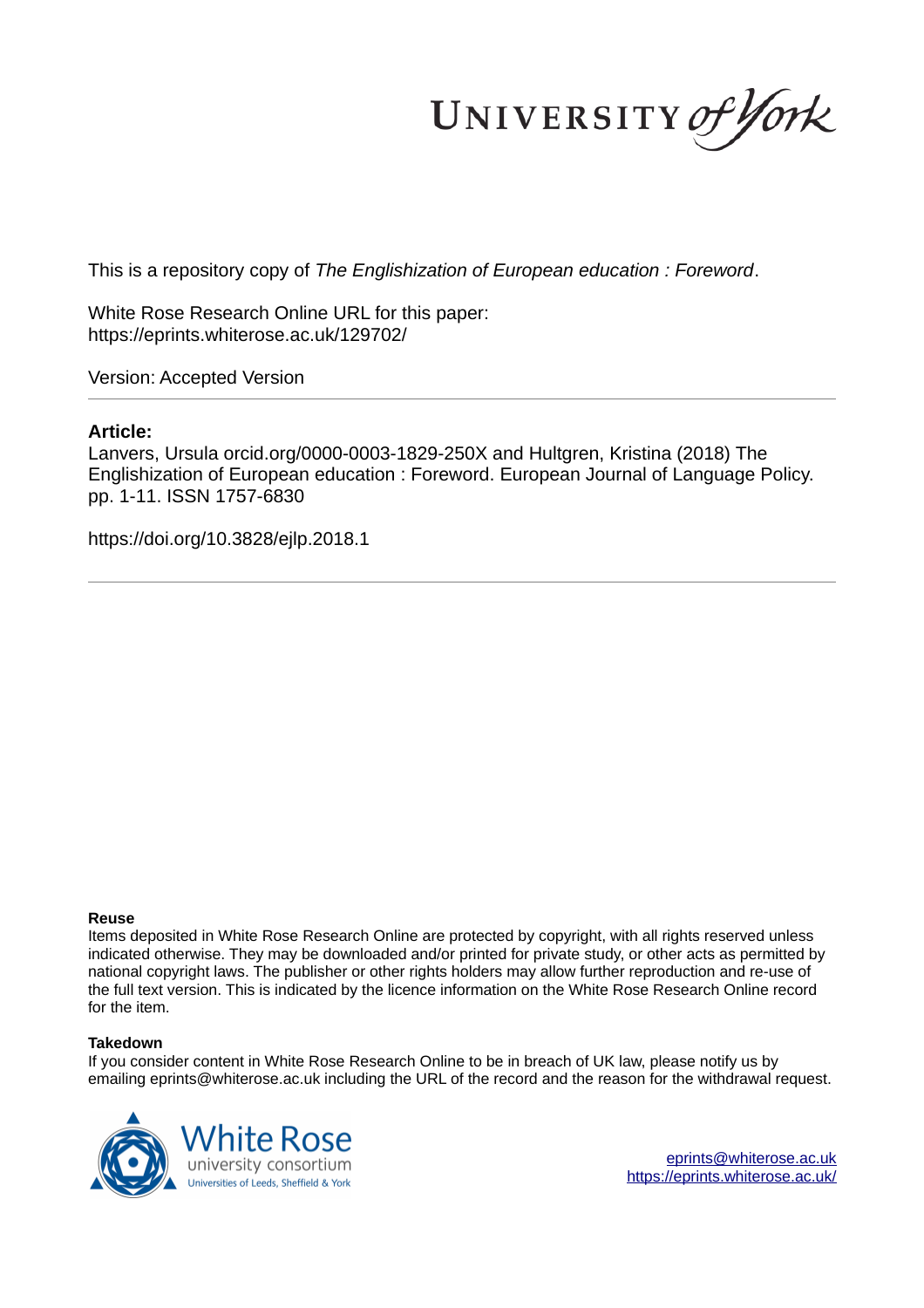# **The Englishization of European education**

# **Foreword**

Ursula Lanvers and Anna Kristina Hultgren

University of York; The Open University ursula.lanvers@york.ac.uk; kristina.hultgren@open.ac.uk

The global dominance of English (Crystal 2003; de Swaan 2001; Graddol 2006) continues to counter the EU's 2+1 vision of multilingualism that all Europeans should speak two languages in addition to their first. This is no less true for the domain of education, the focus of this special issue. We will refer to the ever-growing use of English as 'Englishization', a term originally used to refer to the adaptation towards English on a number of linguistic levels: 'phonology, grammar, lexis, discourse, registers, styles, and genres' (McArthur 1992: 360). For the purposes of this special issue, we extend its meaning to include the increasing presence, importance and status of English at all levels in the educational domain. The breadth of the term is meant to cover three facets of Englishization in education:

- 1. the growing use of English as a medium of instruction (Coleman 2006; Hultgren et al. 2015; Wächter and Maiworm 2014);
- 2. the granting of English a more prominent role as a taught subject in the school curriculum (Eurydice 2012; Eurostat 2016);
- 3. 1) and 2) in combination, exemplified in pedagogical models such as Content and Language Integrated Learning (CLIL) and immersion programmes, which, while not explicitly being run in English, in practice often are (Coyle et al. 2010; Dalton-Puffer 2011; Dalton-Puffer et al. 2010).

Acronymically speaking, then, we are concerned with Englishization in terms of EMI (English as a Medium of Instruction), EFL (English as a Foreign Language) and CLIL. A fourth, and often less conspicuous form of Englishization in education, is the knock-on effects on staffing, timetabling, material selection and programme design.

The starting point for this special issue, then, is that Englishization happens in many different guises and at all levels of the educational system across Europe. At tertiary level, the rise of English is embedded in processes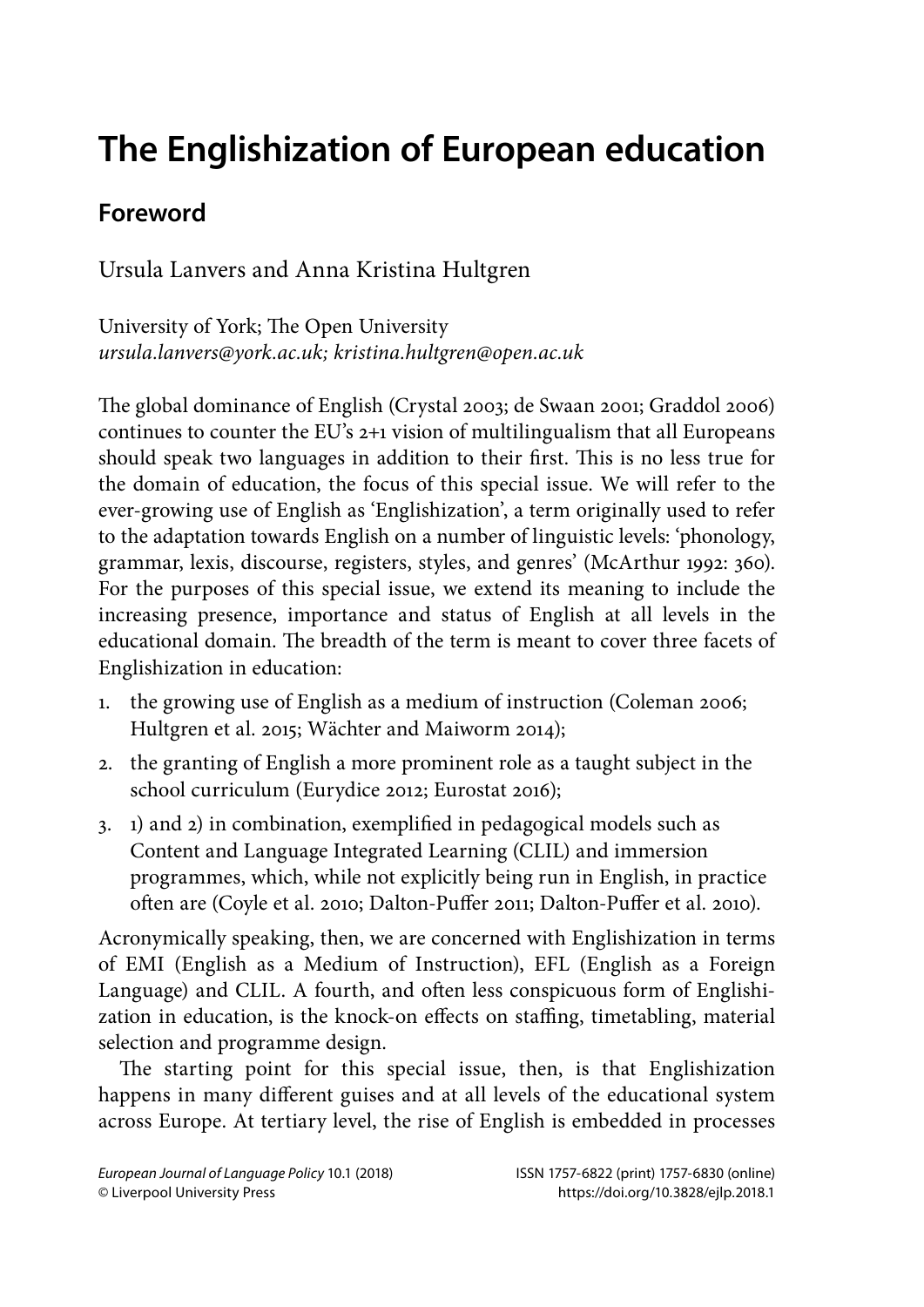of internationalisation, globalisation and European standardisation, with the consequence that English is being used increasingly as a medium of instruction (Coleman 2006; Hultgren 2014; Wächter and Maiworm 2014). Just over 8,000 degree programmes at BA and MA level in EU countries which do not have English as an official language were offered in English in 2014, a 239% increase in the seven years since 2007 (Wächter and Maiworm 2014), making English the language of higher education par excellence (Doiz et al. 2012a: 1). However, of particular relevance to this special issue, which includes contributions from across Europe, it is worth noting that there are vast national differences, with Northern and Central Europe being significantly more penetrated by English than Southern and Eastern Europe (Hultgren et al. 2015; Wächter and Maiworm 2014). Notwithstanding this, interactional practices on the ground are often a lot more multilingual than official EMI policies would have us believe, of which ethnographic research from Scandinavia has been a particularly helpful reminder (Ljosland 2014; Mortensen 2014; Söderlundh 2012). The spread of English has led to a reduction in the learning of other foreign languages across Europe (Busse 2017; Lanvers 2014). English is by far the most taught foreign language in schools in Europe, a trend that has significantly increased in recent years (Eurydice 2012; Eurostat 2016). In 2016, the percentage of students learning English at secondary level was 94%, which should be seen against a sharp drop in the learning of other languages, such as French and German. Less than one quarter (23%) of students study French at school level, yet, after English, it is the second most taught language in Europe, followed by German (Eurostat 2016). The age from which English is taught is constantly being lowered, now typically beginning at primary and sometimes even at pre-school level (Eurostat 2016; Eurydice 2012; Enever 2011; Rixon 2013). In many Eastern European countries, Russian, once a compulsory subject, has yielded to English (Eurostat 2016). One reason for the decline in the learning of languages other than English is the cuts in educational spending, forcing curricular de- and re-prioritisations (Kramsch 2014). In a self-perpetuating dynamic, the dominance of English is likely to be continually strengthened, in that the more people speak a language, the more people will want to learn it. This "Catherine wheel" of Englishization has been well described by Earls (2013; see also de Swaan 2001).

Unlike in many Outer Circle countries (Kachru 1992), where English often has a more established presence in the educational system, in the Expanding Circle nations of Europe, Englishization might jar with long-standing traditions of teaching other European languages, e.g. German, French and Spanish. As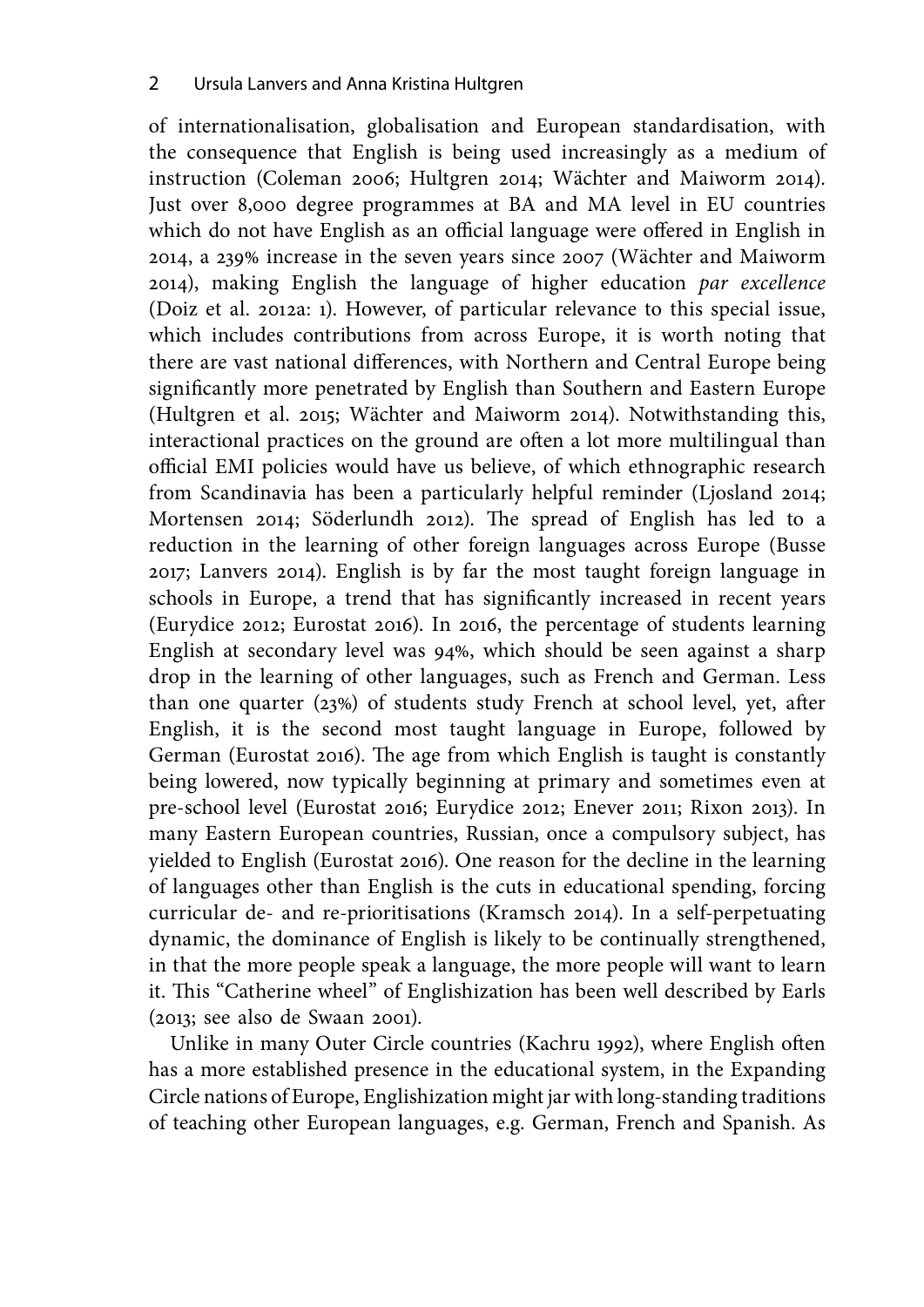education is a domain where standards, traditions, norms and language play a key role (Kramsch 2014), it is hardly surprising that the Englishization of education is perceived by some as a step too far, seen as perturbing the stronghold of the national and other European languages. Although statefunded education is often under-staffed, poorly resourced and subject to constant cuts, it remains a domain of key importance to many. The majority of the population has some stake in it: everyone has at some time in their life been in education; many have children who are. Education is also a professional domain for teachers, lecturers, administrators and other staff. Each of these groups of people – or stakeholders – has its own stake or interest in education, and we would expect their views to differ accordingly. The views by different stakeholders of the Englishization in education are explored and analysed in greater depth in this special issue.

## **Debates about English: opportunity and threat**

Englishization has given rise to intense controversy, in academic and public discourses alike. In academia, there are those who, while recognising the opportunities brought by English, criticise the global inequalities exacerbated by its spread (Pennycook 2014; Phillipson 1992; Rapatahana and Bunce 2012; Tupas 2015). Such scholars tend to view the spread of English as inextricably embedded in the hegemony of major English-speaking nations exemplified by British imperialist expansion in the nineteenth century and, more recently, US globalist expansion. Phillipson in particular is known for his work on the thesis of "linguistic imperialism". In contrast, more pragmatic stances (e.g. Van Parijs 2011) foreground the usefulness of English as an efficient translingual communication tool, and suggest that the unequal divide in efforts and associated costs of language learning could be redressed, e.g. via a tax system. Others, for example those working within the English as a Lingua Franca framework call for a paradigm shift to bring English language teaching norms more in line with the fact that non-native speakers outnumber native speakers (Jenkins and Leung 2013; Mauranen and Ranta 2009; Seidlhofer 2011). Broadly speaking, academics may view Englishization as either positive or negative, though most acknowledge that it can both simultaneously (Brutt-Griffler 2002; Canagarajah and Wurr 2011; Van Parijs 2011; Phillipson 1992, 2006; Pennycook 2014).

In public discourse, debates around Englishization tend to be equally divisive, especially around Englishization in education. Some of the concerns expressed are: marginalisation of other languages; first language domain loss and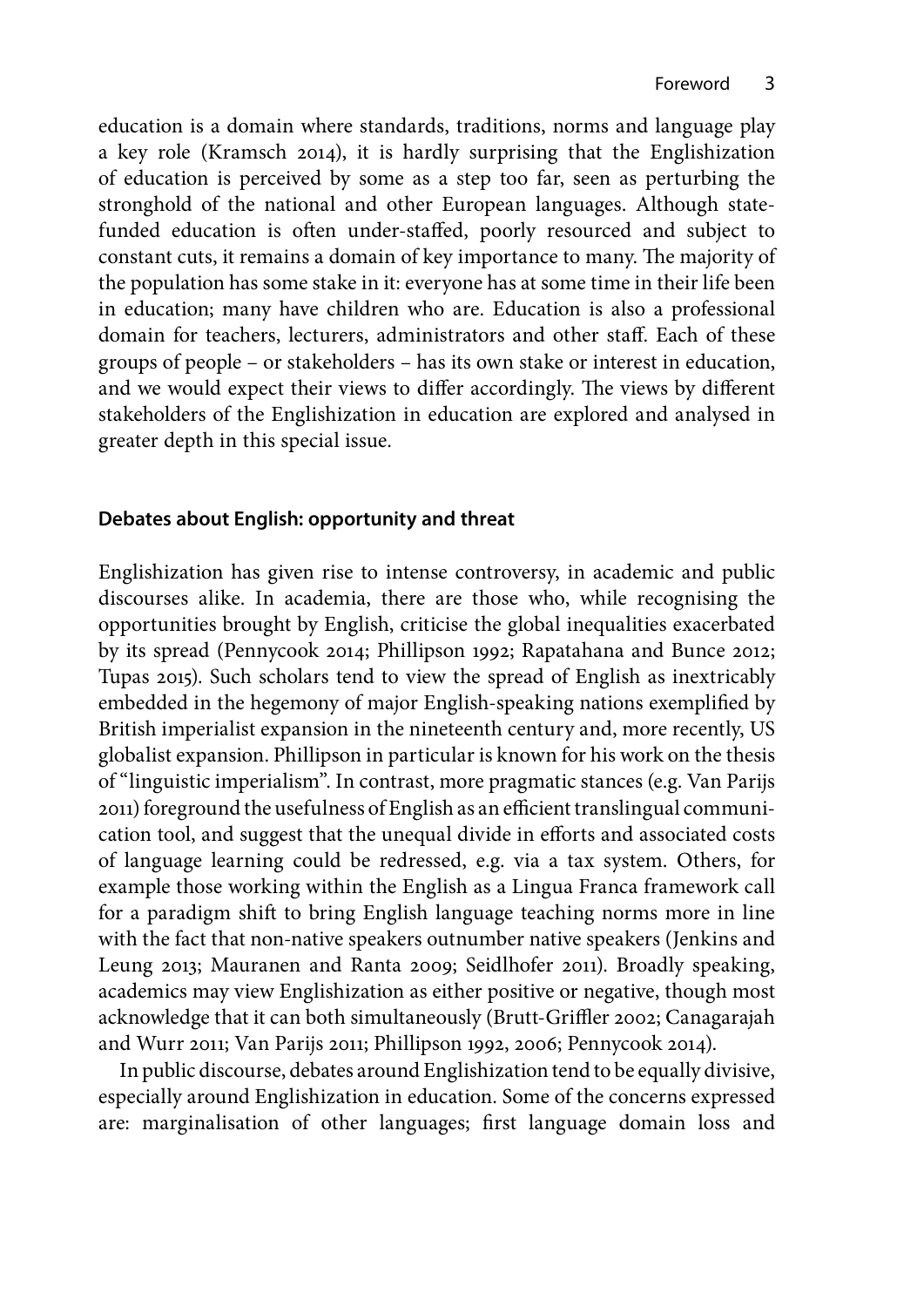attrition; diglossia; and growing disparities between those who speak English and those who speak it less well (as measured against specific yardsticks). Regarding EMIs, there are additional concerns over whether it dilutes content teaching and lowers student participation and learning outcomes. In some countries, there have also been concerns over whether students taught through English will be able to conduct professional roles upon graduation. However, as in academic discourses, the benefits of learning English are also discussed, such as the facilitation of cross-lingual and cross-national communication, collaboration and a global outlook. Furthermore, paradoxically, Englishization may also increase diversity by enabling individual of different linguistic, cultural and national backgrounds to come together. In other words, far from being a threat to multilingualism and linguistic diversity, English as a Lingua Franca is their conduit (Jenkins 2015). Individuals and institutions may also see English as giving access to varied entertainment media and increasing socio-economic mobility (Ferguson 2015); however, such benefits depend on socio-economic class, educational level, age and national background (Block 2014; Ferguson 2015)

As has been pointed out, discourses about language, in this case, Englishization, are never neutral (Blommaert 1999), but wound up in ideologies and beliefs about globalisation, the role of the nation state, and the role of the educational system (Blommaert 1999; Duchêne and Heller 2007; Kroskrity 2000). In this day and age, debates appear to arise in the context of a tension between globalisation and nationalism, post or late modernity and modernity, progressiveness and tradition.

### **Focus of this special issue**

This special issue examines the debates, discourses and attitudes surrounding Englishization of education in some selected EU countries, and offers a comparison of these debates in relation to the specific socio-political context of the country in question. Most of the countries covered here are relatively long-standing EU members: Spain, France and Germany. Of the Nordic countries covered, Denmark has the longest membership of the EU, and Finland and Sweden the shortest. Iceland and Norway are not members of the EU, but of the European Free Trade Association (EFTA). Since the establishment of the European Union, EU member states are guided by EU policy. Two such policies are particularly relevant to the context of Englishization in education, ironically, pulling in opposite directions. One is the EU's 2+1 vision which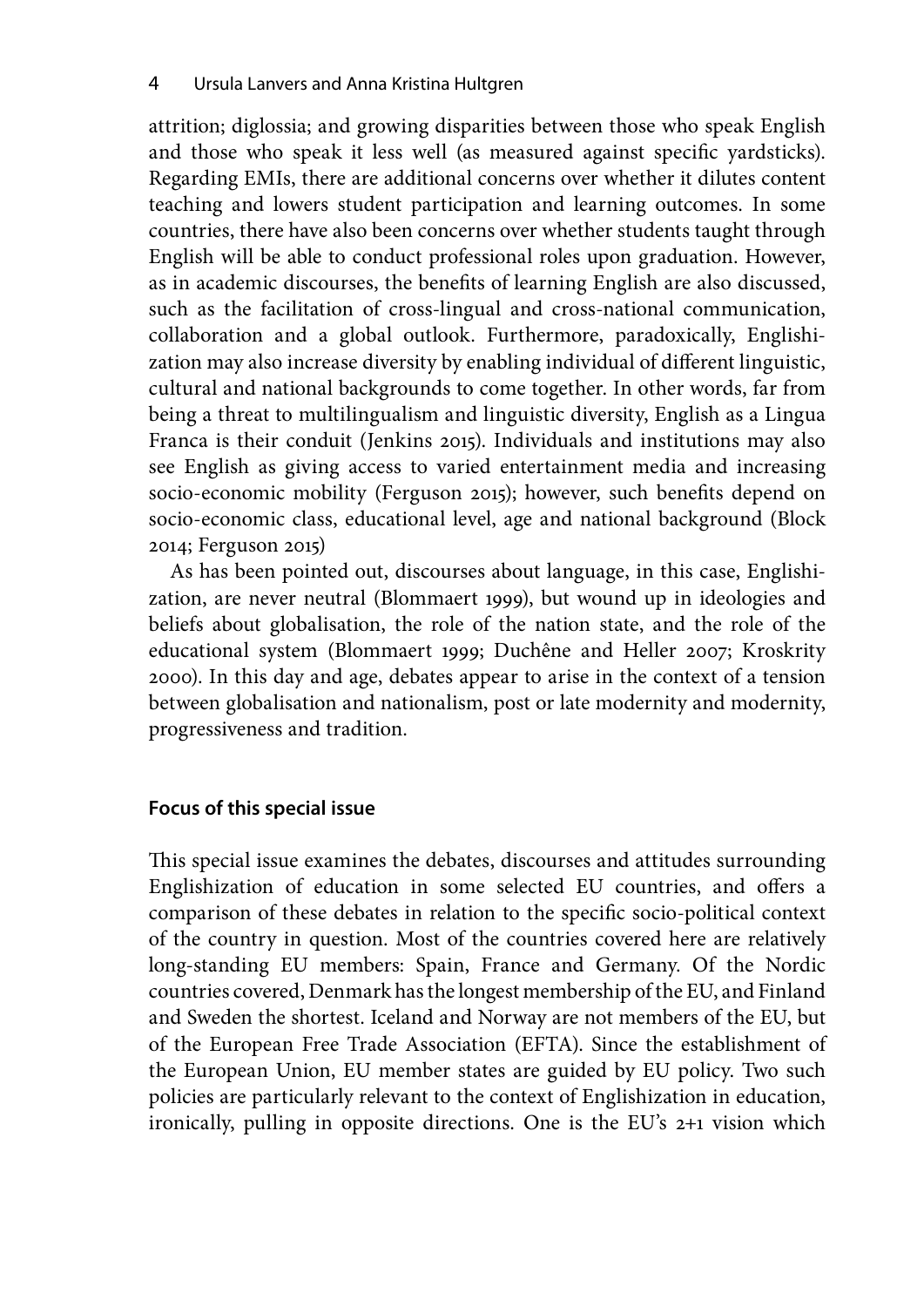encourages EU nation states to ensure that their citizens are proficient in two other languages in addition to their first language (mother tongue). The other policy is the Bologna Declaration, ratified by a range of EU member states in 1999. Despite not devoting a single word to language, the declaration has had dramatic effects on language in education, and particularly the rise of EMI in higher education. Thus, somewhat ironically, a policy intended to facilitate mobility within a European Higher Education Area incurred little thought to the necessity of sharing a vehicle of communication (Phillipson 2006; Saarinen 2012); for better or worse, that shared vehicle of communication has defaulted to English.

Recent years have seen an increase in research on the Englishization in Higher Education (HE) (De Houwer and Wilton 2011; Dimova et al. 2015; Doiz et al. 2012b; Fortanet-Gómez 2013; Haberland et al. 2013; Hultgren et al. 2014; Linn et al. 2015). Such research underlines how reactions to Englishization depend both on the specifics of national context and on various stakeholders' interest in the phenomenon. Thus, attitudes, discourses and debates are likely to be affected by factors such as the linguistic ecology of the context (e.g. mono- or bilingual), perceived merits of internationalisation at institutional and personal level, and English skills of both staff and students, just to mention a few.

In this special issue, we are concerned both with top-down and bottom-up discourses of Englishization. Each contribution, reporting on the following national or regional contexts: Germany, France, Spain, Finland and the Nordic countries, approaches the question of Englishization from a predominantly top-down or bottom-up perspective. We understand top-down discourses as originating from stakeholders who – in theory – are endowed with decisionmaking powers to influence the extent to which English is used and taught. This group includes decision and policy makers within or outside of the institution, such as parliamentarians (as in the French contribution, Blattès 2018), or managers of educational institutions (as in the Spanish and German contributions: Elliott et al. 2018; Lanvers 2018). Bottom-up discourses, in contrast, are conceptualised as circulating among those endowed with less or no institutional power to influence the extent of English used, but who may nevertheless have strong attitudes to it. We see the bottom-up discourses of such stakeholders explored in the German and Nordic contributions (Hultgren 2018; Lanvers 2018; Saarinen and Rontu 2018). We envisage that both bottom up and top-down stakeholders may hold negative or positive views on Englishization, as illustrated in Figure 1. We shall return to this graph in the concluding chapter to summarise arguments brought forward for and against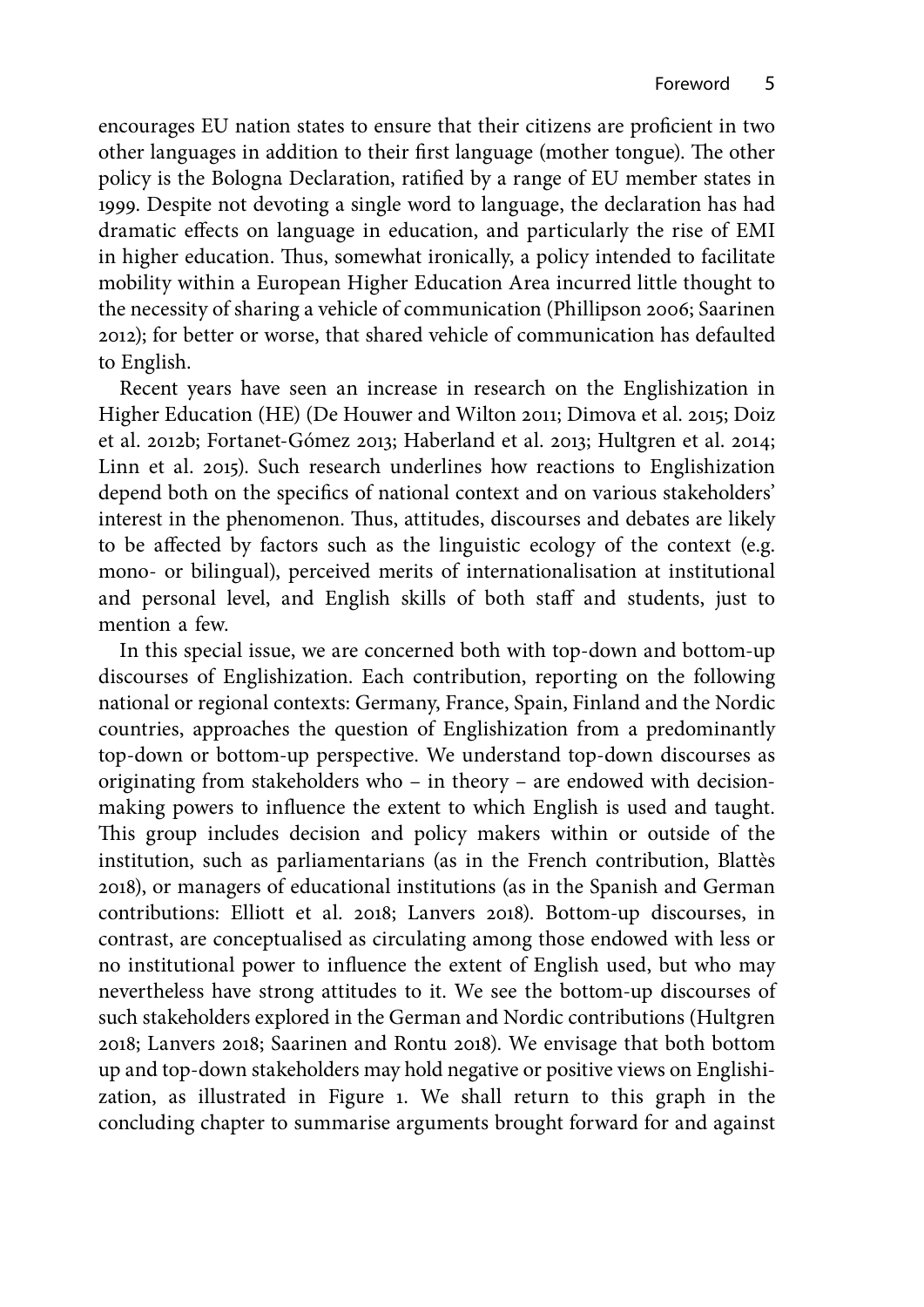Englishization, and to evaluate how the tensions between stakeholders are played out in the different countries represented in this Issue.



**Figure 1.** Dimensions of Englishization in education

The German contribution (Lanvers 2018) concerns itself with bottom-up discourses of Englishization, as expressed in print media. Our French contribution (Blattès 2018), in contrast, is a classic example of top-down discourses, in that it explores the parliamentary debates that surrounded the legalisation of EMI. The Spanish contribution considers the discourse enacted through institutional websites, which might also be classified as a case of top-down discourses, at least if these are seen as originating from the institution themselves. The Nordic contribution (Hultgren 2018) examines the attitudes of scientists and approaches discourses of Englishization from a bottom-up perspective. The Finnish contribution (Saarinen and Rontu 2018), finally, explores both top-down and bottom-up discourses within the same article, being concerned both the official policy as encoded in institutional documents as well as how that policy is interpreted and construed in interviews with staff and students.

Whilst the dichotomy between top-down and bottom-up discourses may have some empirical validity (e.g., Hultgren and Thøgersen 2014; Björkman 2014; Fabricius et al. 2016), it serves mainly heuristic purposes in that reality is often far more complex and fluid. Recent work undertaken within more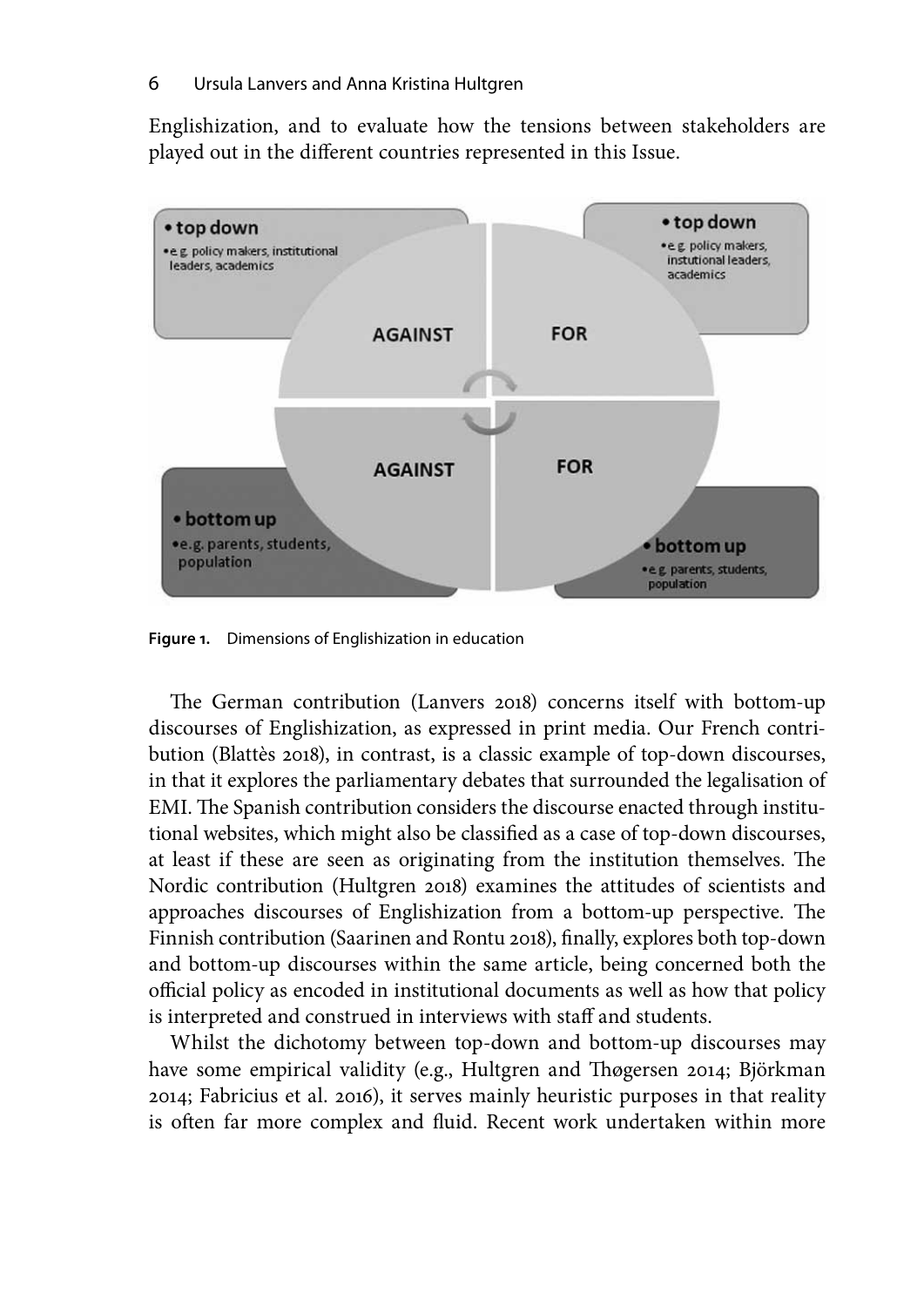ethnographically sensitive studies of language policy and planning has made abundantly clear that it is far from straightforward to establish where one policy begins and another ends. Several actors and structures are involved in creating, interpreting, resisting and embracing policies, and often policies are circulated and recycled across levels and domains (Saarinen and Taalas 2017; Hult and Källkvist 2016; Hornberger and Johnson 2007). Consequently, as we shall see in the concluding article, where this model is revisited, individual contributions are difficult to place in any categorical way within the model. The actors in charge of devising the institutional websites in the Spanish contribution (Elliott et al. 2018), for instance, can be seen as responding to and replicating discourses at the global, national and regional level, each of which is permeated by tensions between the use of Catalan to maintain a distinct identity and English as a way to attract international students. Each other contribution in this special issue should be read with such intertextuality in mind and the knowledge that it is not clear-cut to determine which discourses are top down and which are bottom up; they are all both at the same time.

Just as a strong delineation between top-down and bottom-up discourses and policies may not be empirically tenable, there is the additional complication that a lot of policy making in relation to Englishization is not explicitly language related at all. Whilst universities may well make strategic decisions to implement English as a Medium of Instruction, very often EMI happens as a result of other decisions which have nothing or very little to do with language. We have already mentioned the implementation of the European HE Area. Other examples include the ambitions of HE institutions to advance up university ranking lists, recruit the best possible students and staff from overseas, and putting measures in place to increase the internationalisation of their operations (Hultgren 2014; Saarinen and Nikula 2012).

Using a variety of discourse analytic techniques and data in the form of policy documents, questionnaires, interviews and media sources (print and electronic), contributors to this special issue explore the discourses of Englishization as reproduced by various stakeholders in different European nation states. Questions that we seek to explore are: to what extent are Phillipson's (2006) and others' largely negative views of Englishization present in the discourses of these different stakeholders, and to what extent will the attitudes be more favourable? How do views differ across different stakeholders and nation states? What underlying ideologies, if any, will the discourses reveal? And do people "speak out", as Dendrinis and Theodoropoulou propose, "if a policy does not serve a country's interest"? (2009: 814). The contributions in this special issue aim to find out.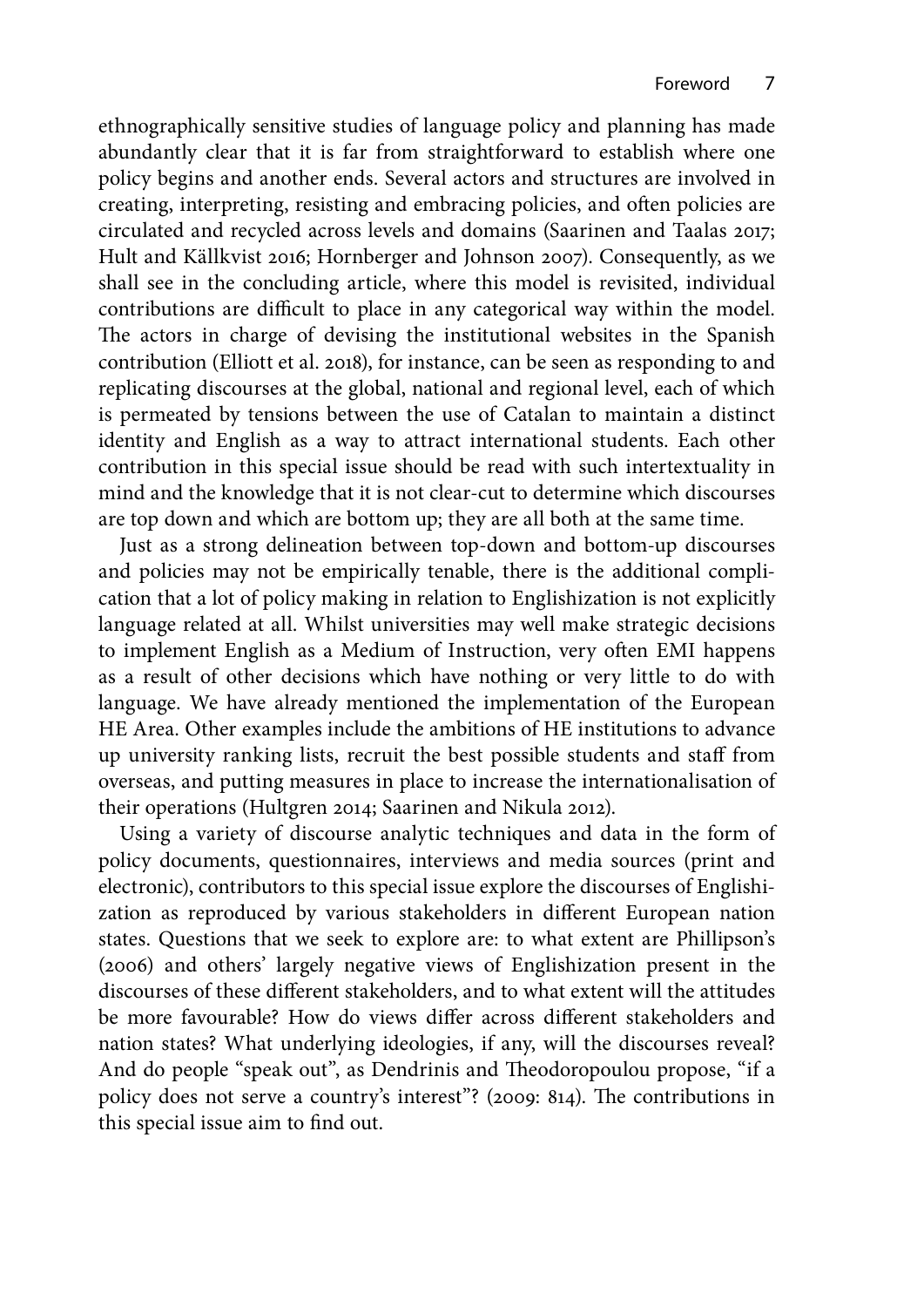8 Ursula Lanvers and Anna Kristina Hultgren

### **References**

- Björkman, B. (2014) 'Language Ideology or Language Practice? An Analysis of Language Policy Documents at Swedish Universities', Multilingua 33(3–4): 335–63.
- Blattès, M. (2018) 'Policy Development for English-medium Instruction in French Universities', European Journal of Language Policy, 10(1): 13–37.
- Block, D. (2014) Social Class in Applied Linguistics. London: Routledge.
- Blommaert, J. (ed.) (1999) Language Ideological Debates. Berlin: Mouton de Gruyter.
- Brutt-Griffler, J. (2002) World English: A Study of its Development (Vol. 34). Bristol: Multilingual Matters.
- Busse, V. (2017) 'Plurilingualism in Europe: Exploring Attitudes Towards English and Other European Languages Among Adolescents in Bulgaria, Germany, the Netherlands and Spain', Modern Language Journal 101(3): 566–82.
- Canagarajah, A. and Wurr, A. (2011) 'Multilingual Communication and Language Acquisition: New Research Directions', The Reading Matrix, 11(1). Available at: http:// www.readingmatrix.com/articles/january\_2011/canagarajah\_wurr.pdf (accessed 10 January 2017).
- Coleman, J.A. (2006) 'English-medium Teaching in European Higher Education', Language Teaching 39(1): 1–14.
- Coyle, D., Hood, P. and Marsh, D. (2010) CLIL: Content and Language Integrated Learning. Cambridge: Cambridge University Press.
- Crystal, D. (2003) English as a Global Language. Cambridge: Cambridge University Press.
- Dalton-Puffer, C. (2011) 'Content-and-Language Integrated Learning: From Practice to Principles?', Annual Review of Applied Linguistics 31: 182–204.
- Dalton-Puffer, C., Nikula, T. and Smit, T. (2010) Language Use and Language Learning in CLIL Classrooms. Amsterdam: Benjamins.
- De Houwer, A. and Wilton, A. (eds) (2011) English in Europe Today: Sociocultural and Educational Perspectives. Vol. 8. Amsterdam: Benjamins.
- De Swaan, A. (2001) Words of the World: The Global Language System. Malden, MA: Polity.
- Dendrinos, B. and Theodoropoulou, M. (2007) 'Language Issues and Language Policies in Greece', European Federation of National Institutions for Language. Available at: http://www.efnil.org/documents/conference-publications/riga-2007/Riga-06- Dendrinos-Mother.pdf (accessed 10 January 2017).
- Dimova, S., Hultgren, A.K. and Jensen, C. (eds) (2015) English-medium Instruction in European Higher Education. Berlin: Mouton.
- Doiz, A., Lasagabaster, D. and Sierra, J.M. (eds) (2012a) English-medium Instruction at Universities: Global Challenges. Bristol: Multilingual Matters.
- Doiz, A., Lasagabaster, D. and Sierra, J.M. (2012b) 'English as L3 at a Bilingual University in the Basque Country, Spain', in English-medium Instruction at Universities: Global Challenges, 84–105.
- Duchêne, A. and Heller, M. (eds) (2007) Discourses of Endangerment: Ideology and Interest in the Defense of Languages. London: Continuum.
- Earls, C.W. (2013) 'Setting the Catherine Wheel in Motion: An Exploration of "Englishization" in the German Higher Education System', Language Problems and Language Planning 37(2): 125–50.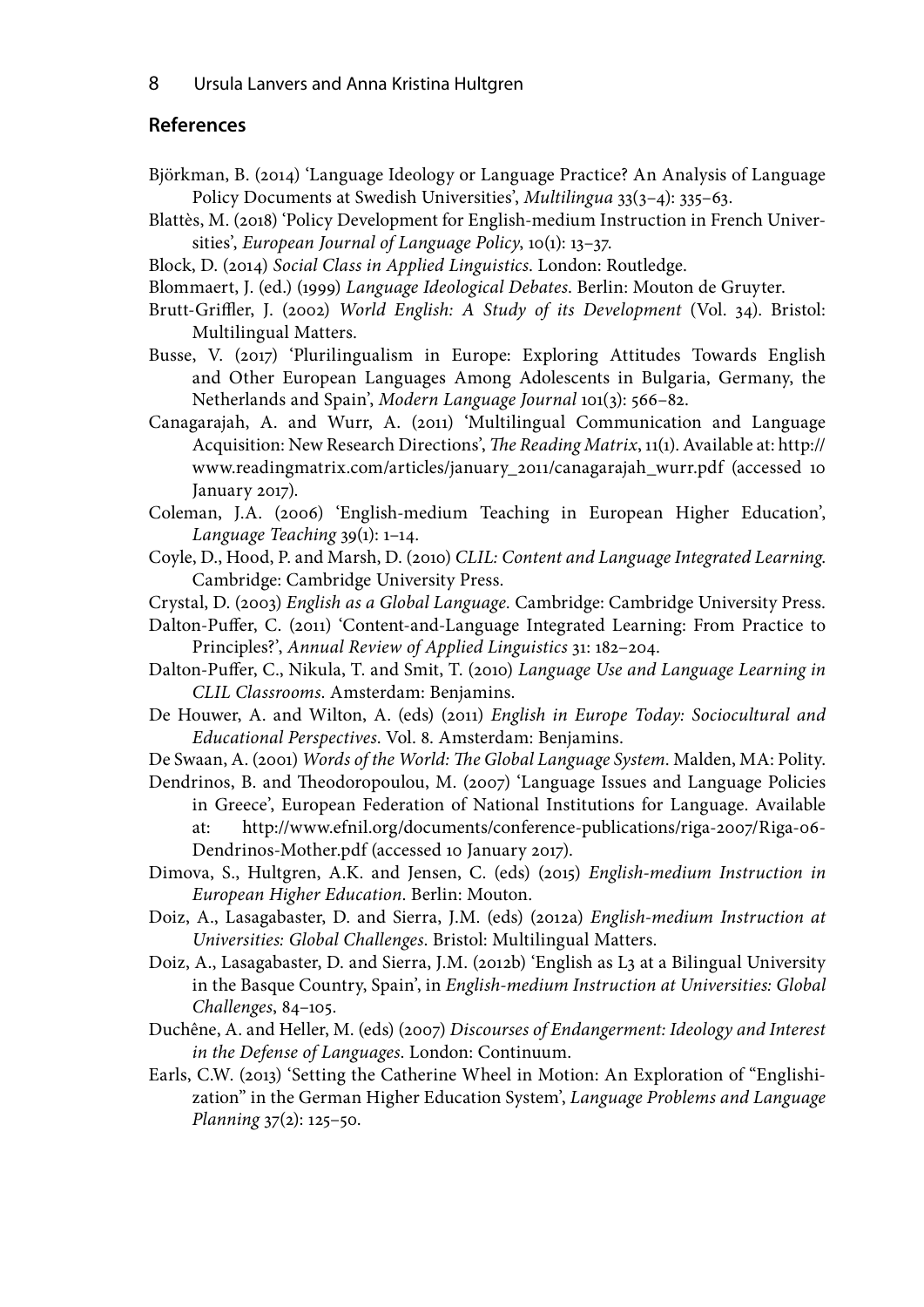- Elliott, N., Vila, F.X. and Gilabert, R. (2018) 'The Presentation of Catalan Universities' Linguistic Reality to a Transnational Audience', European Journal of Language Policy 10(1): 121–46.
- Enever, J. (2011) ELLiE. Early Language Learning in Europe. London: British Council.
- Eurostat (2016) Foreign Language Learning Statistics. Available from http://ec.europa. eu/eurostat/statistics-explained/index.php/Foreign\_language\_learning\_statistics (accessed 10 July 2016).
- Eurydice (2012) Key Data on Teaching Languages at School in Europe. Eurydice/ European Commission. Available at: http://eacea.ec.europa.eu/education/eurydice/ documents/key\_data\_series/143EN.pdf (accessed 10 January 2017).
- Fabricius, A.H., Mortensen, J. and Haberland, H. (2016) 'The Lure of Internationalization: Paradoxical Discourses of Transnational Student Mobility, Linguistic Diversity and Cross-Cultural Exchange', Higher Education 73(4): 577–95.
- Ferguson, G. (2015) 'Introduction', in A. Linn, N. Bermel, and G. Ferguson (eds), Attitudes Towards English in Europe. Berlin: Mouton.
- Fortanet-Gómez, I. (2013) CLIL in Higher Education: Towards a Multilingual Language Policy. Clevedon: Multilingual Matters.
- Graddol, D. (2006). English Next. London: British Council. Available from: https:// englishagenda.britishcouncil.org/sites/default/files/attachments/books-englishnext.pdf (accessed 20 May 2012).
- Haberland, H., Lønsmann, D. and Preisler, B. (eds) (2013) Language Alternation, Language Choice and Language Encounter in International Tertiary Education. Dordrecht: Springer.
- Hornberger, N.H. and Johnson, D.C. (2007) 'Slicing the Onion Ethnographically: Layers and Spaces in Multilingual Language Education Policy and Practice', TESOL Quarterly 41(3): 509–32.
- Hult, F. and Källkvist, M. (2016) 'Global Flows in Local Language Planning: Articulating Parallel Language Use in Swedish University Policies', Current Issues in Language Planning 17: 56–71.
- Hultgren, A.K. (2014) 'Whose Parallellingualism? Overt and Covert Ideologies in Danish University Language Policies', Multilingua 33(1–2): 61–87.
- Hultgren, A.K. (2018) 'The Englishization of Nordic Universities: What do Scientists Think?', European Journal of Language Policy 10(1): 77–95.
- Hultgren, A.K. and Thøgersen, J. (2014) 'Englishization of Nordic Universities: Policy and Practice: A Disconnect', Language Problems and Language Planning 38(3): 247-64.
- Hultgren, A.K., Dimova, S. and Jensen, C. (2015) 'Introduction: English-medium Instruction in European Higher Education: from the North to the South', in S. Dimova, A.K. Hultgren and C. Jensen (eds), English-medium Instruction in European Higher Education. Berlin: Mouton, 1–16.
- Hultgren, A.K., Gregersen, F. and Thøgersen, J. (eds) (2014) English in Nordic Universities: Ideologies and Practices. Amsterdam: Benjamins.
- Jenkins, J. (2015) 'Repositioning English and Multilingualism in English as a Lingua Franca', Englishes in Practice 2(3): 49–85.
- Jenkins, J. and Leung, C. (2013) 'English as a Lingua Franca', in The Companion to Language Assessment. IV: Part 13. Wiley Online, 1605–16.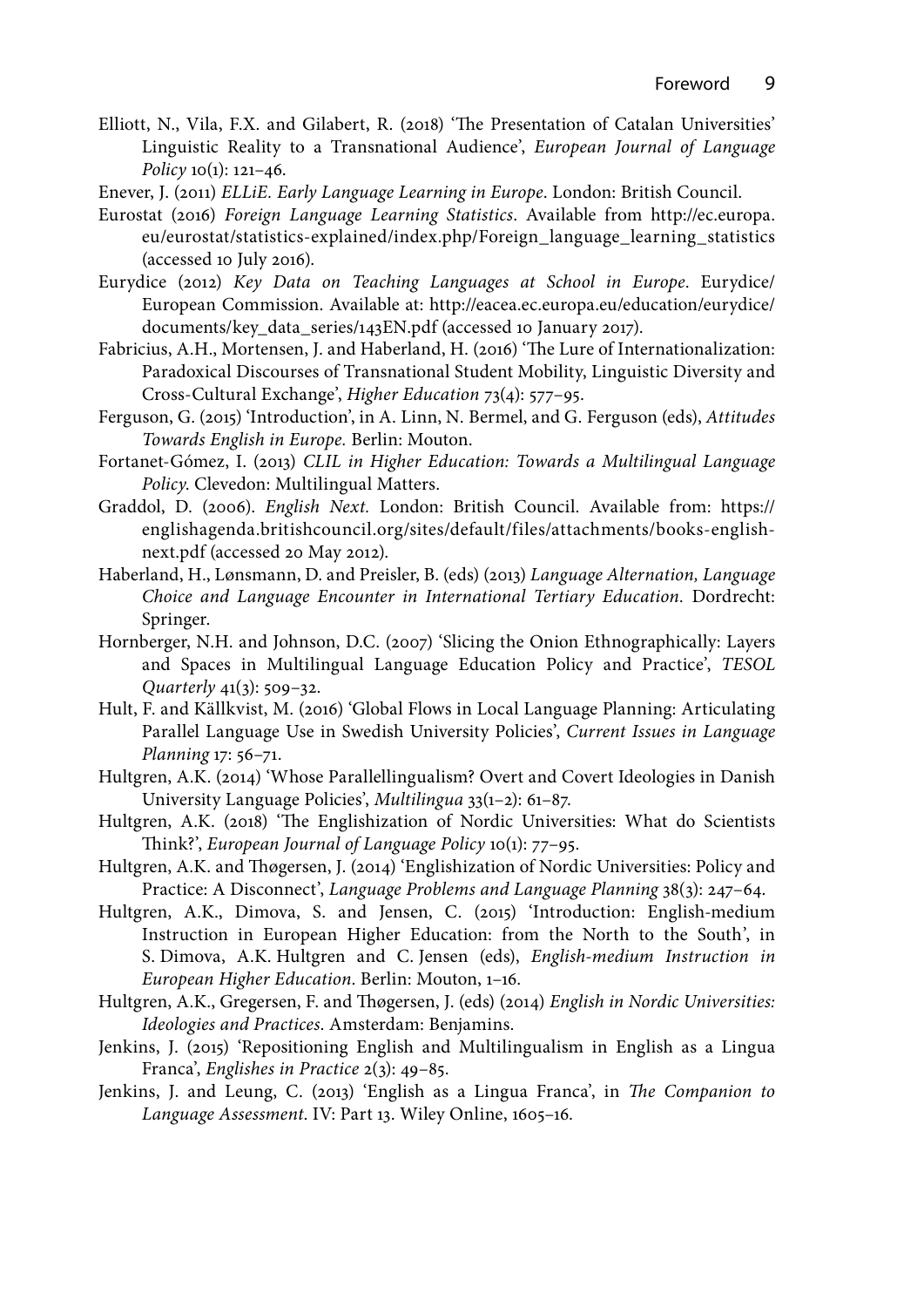- 10 Ursula Lanvers and Anna Kristina Hultgren
- Kachru, B.B. (1992) The Other Tongue: English Across Cultures. Illinois: University of Illinois Press.
- Kramsch, C. (2014) 'Teaching Foreign Languages in an Era of Globalization: Introduction', The Modern Language Journal 98: 296–311.
- Kroskrity, P.V. (ed.) (2000) Regimes of Language: Ideologies, Polities, and Identities. Santa Fe, NM: School of American Research Press.
- Lanvers, U. (2014) 'On the predicaments of the English L1 language learner: a conceptual article', International Journal of Applied Linguistics 26(2): 147–67.
- Linn, A., Bermel, N. and Ferguson, G. (eds) (2015) Attitudes towards English in Europe: English in Europe (Vol. 1). Berlin: Walter de Gruyter.
- Ljosland, R. (2014) 'Language Planning Confronted by Everyday Communication in the International University: The Norwegian Case', Journal of Multilingual and Multicultural Development 35(4): 392–405.
- Mauranen, A. and Ranta, E. (2009) English as a Lingua Franca: Studies and Findings. Cambridge: Cambridge Scholars.
- McArthur, T. (1992) The Oxford Companion to the English Language. Oxford: Oxford University Press.
- Mortensen, J. (2014) 'Language Policy from Below: Language Choice in Student Project Groups in a Multilingual University Setting', Journal of Multilingual and Multicultural Development 35(4): 425–42.
- Pennycook, A. (2014) The Cultural Politics of English as an International Language. London and New York: Routledge.
- Phillipson, R. (1992) Linguistic Imperialism. Oxford: Oxford University Press.
- Phillipson, R. (2006) 'English, a Cuckoo in the European Higher Education Nest of Languages?', European Journal of English Studies 10(1): 13–32.
- Rapatahana, V. and Bunce, P. (eds) (2012) English Language as Hydra: Its Impacts on non-English Language Cultures. Vol. 9. Bristol: Multilingual Matters.
- Rixon, S. (2013) British Council Survey of Policy and Practice in Primary English Language Teaching Worldwide. London: British Council. Available from: https://www. teachingenglish.org.uk/sites/teacheng/files/D120%20Survey%20of%20Teachers%20 to%20YLs\_FINAL\_Med\_res\_online.pdf (accessed 30 June 2016).
- Saarinen, T. (2012) 'Internationalization of Finnish Higher Education: Is Language an Issue?', International Journal of the Sociology of Language 216: 157–73.
- Saarinen, T. and Nikula, T. (2012) 'Implicit Policy, Invisible Language: Policies and Practices of International Degree Programmes in Finnish Higher Education', in A. Doiz, D. Lasagabaster and J.M. Sierra (eds), English-medium Instruction at Universities: Global Challenges. Bristol: Multilingual Matters, 131–50.
- Saarinen, T. and Rontu, H. (2018) 'University Language Policies: How does Finnish Constitutional Bilingualism meet the needs for Internationalisation in English?', European Journal of Language Policy 10(1): 97–119.
- Saarinen, T. and Taalas, P. (2017) 'Nordic Language Policies for Higher Education and their Multi-layered Motivations', Higher Education 73(4): 597–612.
- Seidlhofer, B. (2011) Understanding English as a Lingua Franca. Oxford: Oxford University Press.